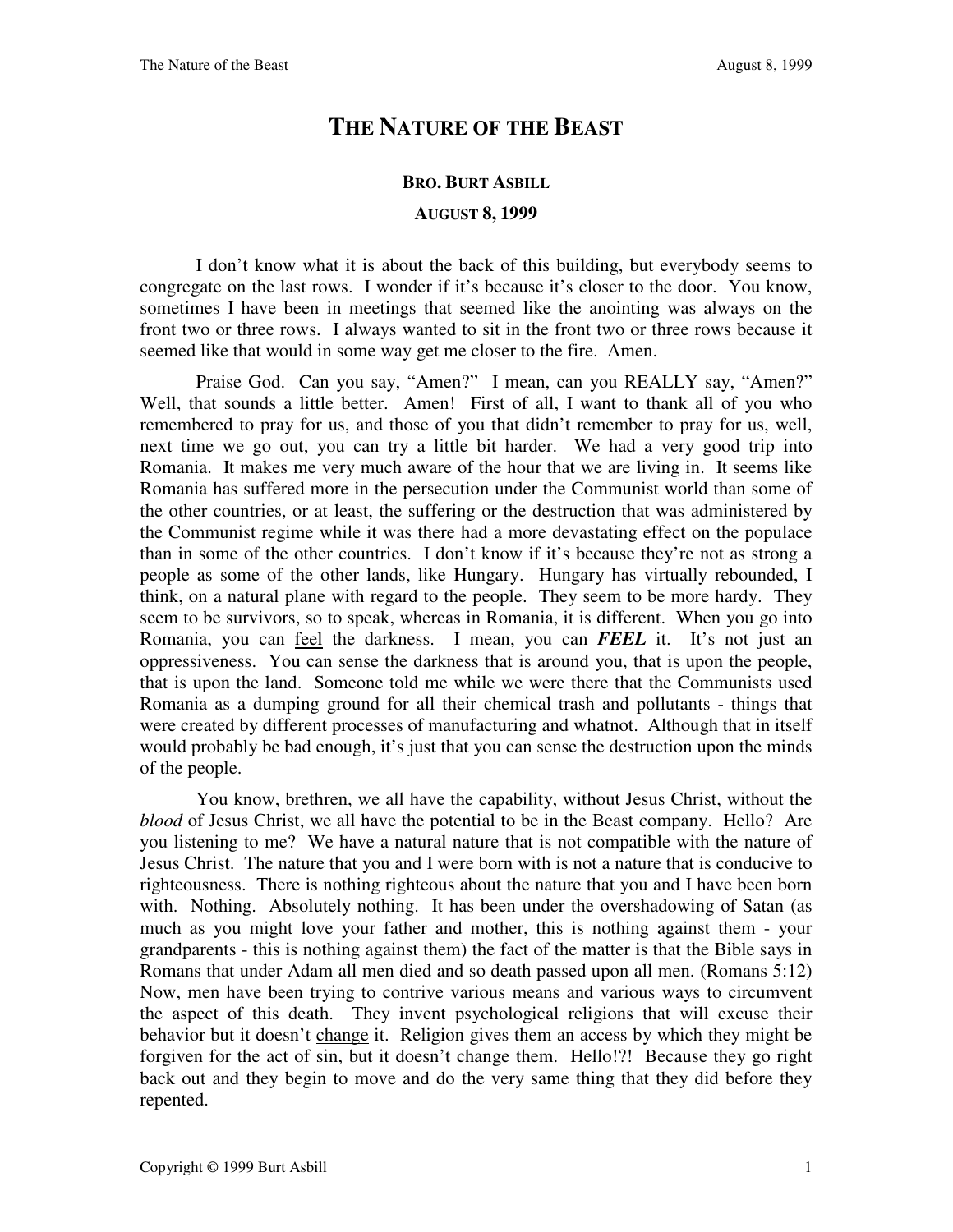How many of you get David Wilkerson's letter? Well, have you seen the last one? He says, "Whatever happened to Repentance?" It's a good question. I think it's a valid question. I think it's something that you and I, as individuals who have the Adamic nature... Hello? Have any of you been delivered of your Adamic nature yet? How many of you here are perfect? I know some of you think you're perfect, but how many of you are really perfect? No hands on that one, right? Well, the fact of the matter is, God says that you have to be perfect, even as your Father in heaven is perfect. (Matthew 5:48) "Oh," you say to me, "that's an impossibility. That's an impossibility. I'm only human." Yes, you are human, but God never created or intended for you to remain in the state of being human. Hello!? Are you there?

Go back into Genesis 1. I've been spending a lot of time in Genesis 1 in the past two weeks. We're going into a land and ministering to a people who are a religious people. Some of those that we are ministering to are religious! They're Baptist, but they have no conception, no idea of why they're saved, what's going on in the process of their salvation, or even the fact of the matter of how to BE saved! That means repentance. Repentance! But sad to say, they are not the only people that are in that position or in that place. We are a people who say we know God, say that we love God, and yet there is a resistance and a rebellion that we have to deal with when it comes to the plan of God for our lives. Adam begins to make himself very well known. Hello? Are you listening to me? If you don't believe that he makes himself known, let somebody bring a word that touches something that you have some personal preference for or interest in. All of a sudden you will rise up in indignation and begin to conjure up religious excuses as to why you can do what you're doing.

It amazes me. When I read the story of the children of Israel, it amazes me the mercy and the long-suffering of God and how He worked to bring those people into a position or place that He calls "Promised Land." Oh, how they resisted, how they rebelled. He moved in provision, He moved in healing, He moved in their environment by providing them clothes; it says their shoes never wore out! Yet, they had the audacity, when they came to the edge of the place which God said, "It is yours," they rose up and rebelled! Why? Why? Why? Why? It was because they were rebelling the whole time and the whole of the ministry that God was ministering to them was being rejected by them, so that when they come to the point of entering in to the Promised Land, they thought that God was going to wave some sort of magic wand. They thought it was going to be like every other time before. I've got news for you. If you don't deal with your rebellion in the wilderness, you're not going to be able to circumvent it when you come to the line of the crossing of the Jordan and going on into the Promised Land. I'm not talking about over there, sometime way off in the future. I don't know. It's like, when God knocks, it's like He's knocking on wood, only it's our heads. We can hear the echo and the reverberation but it seems as though it makes no difference with regard to our position of response. But when the fire gets cranked up and the screws get turned down and we find our finger caught in the crack, then we begin to scream and holler for God to move in some miraculous manner to bring deliverance to us! Hallelujah!

There was never a man (that I know of) in our time frame (I'm talking in the last 100 years) that was a man like William Branham. Hello? He had a calling and an anointing. I don't know if any of you have ever read anything about William Branham,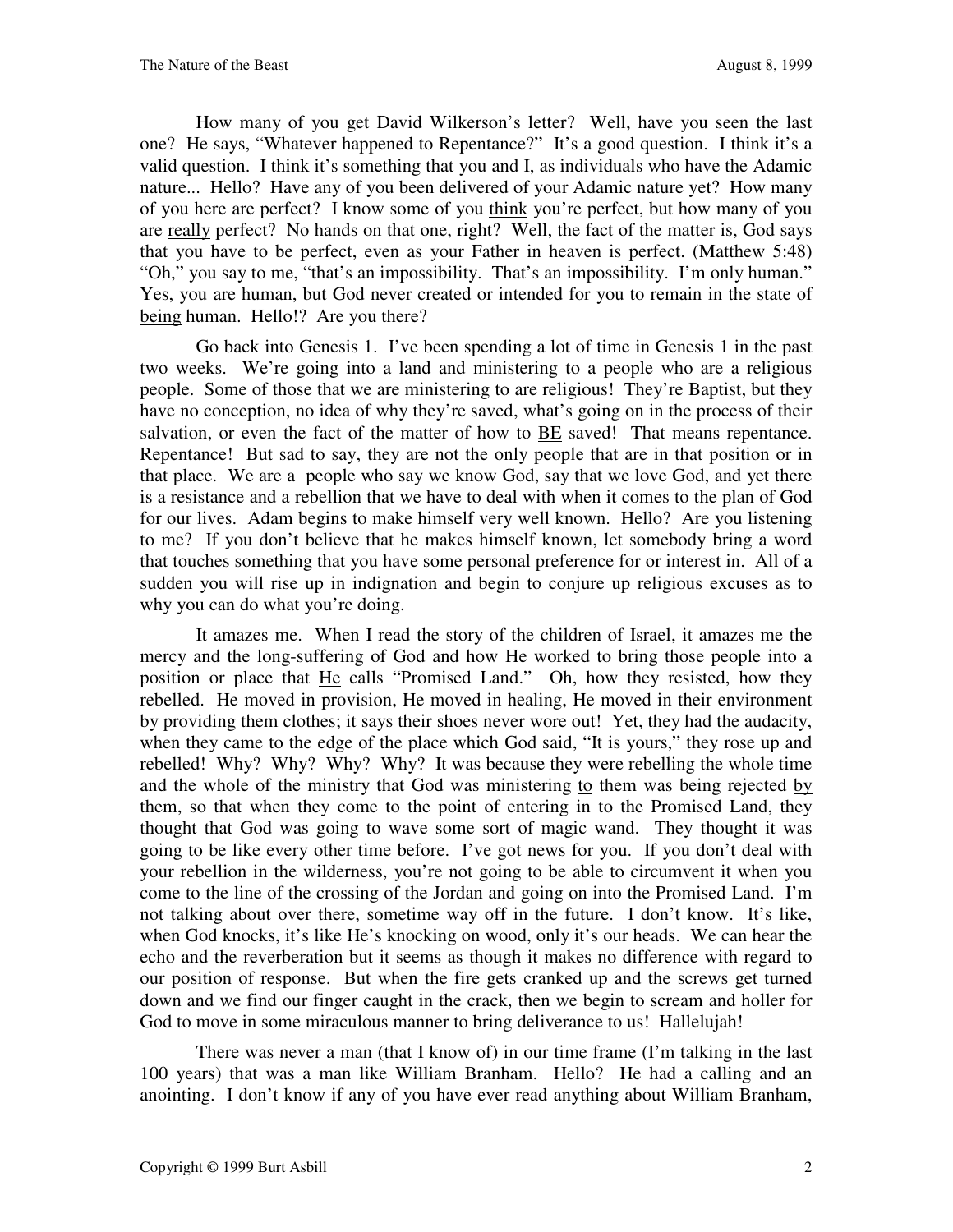or studied the man's life or anything, but I have. I've read quite a bit of material about him and the man had an anointing from God. HE WAS ANOINTED like no man that I know in the generation in which he lived or the time since. I don't believe there's going to be one man that ever rises up again in the same fashion or in the same form, because God's not after one man. God's after a many-membered Body of people that rise up in the *same anointing*. But you know, for all the anointing, all the anointing that he had, it could not produce righteousness within his soul. Do you hear me? None of the healings, none of the deliverances - the man would speak to cancers, he would speak to situations... You'd walk in the door and he would read you *like a book*. Up and down! All it did was go to his head! Hello? And they began to say, "You're Elijah," and he began to believe it! How's that for going from Holy Ghost, sanctified, filled with the power of God to believing in reincarnation? What foundation did he have? What concept of reality did he have with regard to God? Not very much. His reality was based upon the operating of the gifts and the anointing that was upon his life. If a man is anointed of God and begins to judge his maturity and his position and his place in God by the aspect of that anointing, he is in TROUBLE. You know, you can save souls all day long and still go to Hell. Hello? You can save souls all day long! I have known men that were sinners who were in the preaching business! They were in the preaching business because it was profitable. It was profitable! They drove Cadillacs, they wore good suits, they lived in expensive homes! But in spite of that, there were people who got converted under their ministry!

The Bible tells me, unless you are saved you are going to Hell. Unequivocally. Not dressed up. Hell is where you are going to wind up. There is no way that you can get to the Father except through Jesus Christ. He says, "I am the door!" I am the door, I am the way! If you come, you can't come over the fence. You can't come by some theological or theoretical or psychological, physiological means of getting into that place. You can't work your way in, you can't give your way in, you can't save souls to get in. All you have to do is submit yourself to the power of the Blood of the Holy Ghost and Jesus Christ in order to receive the benefit of being what we call "saved." But what I am finding out is, we don't understand what it means to be saved. Some of us are just as bad off as the Romanian Church. We do not understand the process of salvation! We look at it from our own position of personal perspective.

God had an axe to grind, did you know that? Do you ever visualize God as having an axe to grind? Hello? God had an axe to grind! He was out to prove a point! He knew He was God. The heavens and the angels knew He was God. But there was a segment of heaven that kind of questioned His ability to be God! He said, "All right, I'm going to prove I'm God. You just give it your best shot. Here's what I've done, this is what I'm going to do. Now, you do what you can do to circumvent it." And in the midst of darkness He planted life! I mean, in the midst of *gross* darkness!

Brethren, the end is not yet! Do you understand? The end wasn't in the time of Moses. It wasn't in the time of Isaiah. It wasn't in the time of Jeremiah. They all prophesied about it. It wasn't in the time of Jesus, do you hear me? He wasn't talking about that darkness. He's talking about the hour of darkness that is coming upon the land RIGHT NOW.

You know, we are closer to becoming BEAST than we are to being what you would call "human beings." We all have that BEAST nature because it was given to us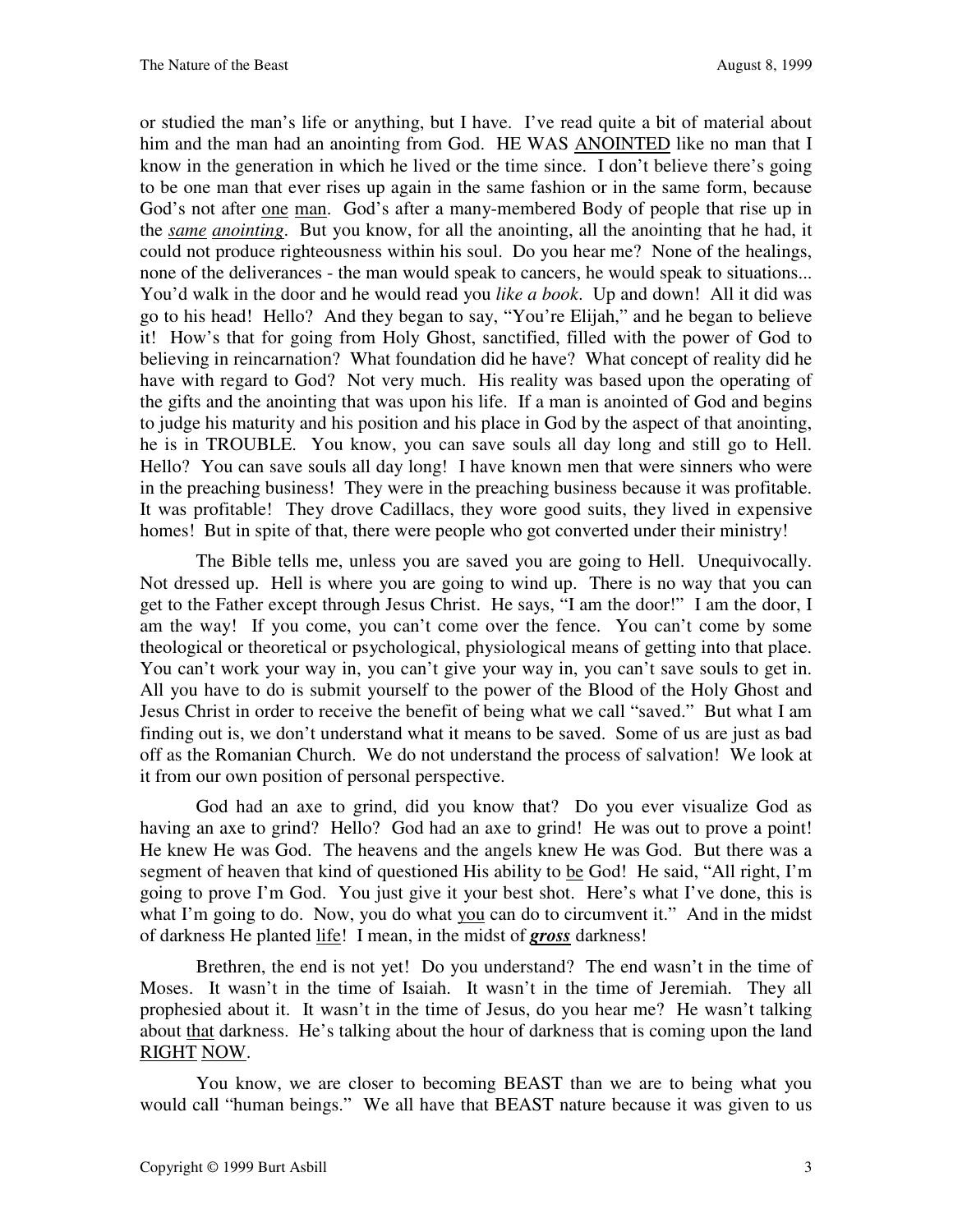by an inheritance that was given, or received, through Adam. Do you think the devil's been sitting around playing solitaire all of the years and the years and the generations and the generations and the generations? Do you know how many generations have come and gone in six thousand years of creation? You think creation stopped back there, you're wrong! It has not been a creation that has been going forward, it is a creation that has been going backward. It's not a creation that has been going up, it is a creation that has been going down, looking for the bottom of the pit or the hole that we have called Hell. I'm telling you, we better wake up. We better wake up! We better realize the position, the place we are in.

It says in the Bible, if a man win the whole world, or gain the whole world and lose his soul, what has it profited him? (Mark 8:36) It's really rhetorical, you understand, because the answer is "nothing." Zero. Nothing! Zero, zero, zero! In the United States we are so sophisticated because we are so educated. We have advanced technology. We have people who are advancing technology. We have people that are smarter than I could ever hope to be. Educated! *Educated!* There is one thing I know, the educational system under which we are sitting is something that is derived out of the European theater. Now, I'm not a scholar and I get in a lot of trouble because of that, but the fact of the matter is, I know that the objective of the National Education Board is to eradicate the knowledge of God. You know, I home schooled my children when they were small and there was a lot of material, a lot of things I needed to find out *why* I had to do this. I'm not one of those people, personally, that just do it because I have to do it. I want to find out WHY I have to do it. I spent a lot of time and a lot of money getting material, looking and investigating. We belonged to those home school fellowships. Now, brethren, this was a long time ago when this sort of thing was not popular, you understand? I was in the wave of the ground breaking parents that began to move in that. There was a lot of criticism, both in your community, with your school, and in your own personal environment. My mother thought we were crazy because she knew my scholastic level. "YOU teach *school*?!" But I know, I know, I know, I know what the objective is! Psychology and all of that is working to eradicate the knowledge of God and to bring up a nature that is opposite.

I don't know what you think when you read Romans 8 when it begins to talk about the carnal mind. We spend a lot of time and energy, a lot of time, a lot of energy, and a lot of money developing what? Our carnal mind! I'm going to get in trouble for this today. I can feel it.

Has it ever occurred to you why we have to be so carnally smart? Now, I have got nothing against reading and writing and arithmetic. I don't have anything against learning to be a good mechanic, learning to be a good draftsman, learning to be a good, productive individual in a society in which you can go out and make a living. But my living and my subsistence is not based upon what the world can teach me about living! It is not based upon that aspect or that knowledge. You know, my dad was not a Christian and he was not an educated individual, but my dad taught me something about the ability of man to persevere and to survive. He had polio when he was 12 years old which crippled him up on one leg. Now, you talk about determination! I'm not lifting him up. I'm just telling you, I'm just relating to you the instinct of self-preservation and what it can do even without education. He had polio when he was 12 years old which crippled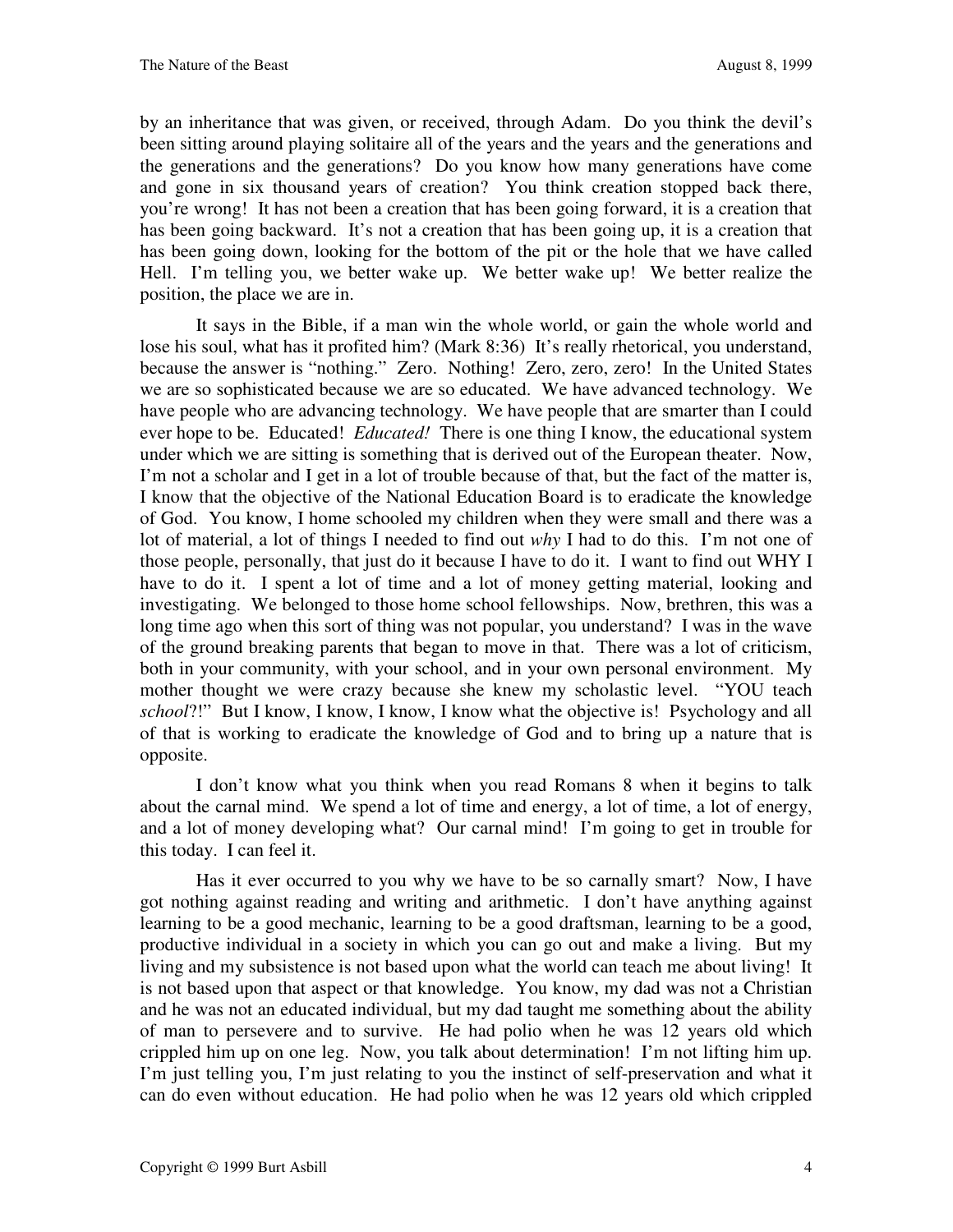him up on one leg. His foot was nothing but a little ball rolled up into a deal that he had to put a special shoe on. He put his shoe on and then he would walk with a limp. Then, in his 20's sometime, he contracted tuberculosis. When he was a young man and TB was there, there was no cure except that they sent them to a sanitarium. In the sanitarium he contracted pyemia, a rotting of the tissues. It's a rotting of the tissues and they had to open up his back, a great big hole, and just lay him on a table and let him drain. Eleven years he spent in that place. He lost all of one lung and half of the other, so when he came out he was working on one half of a lung. Yet, the man, by sheer determination and will power and the aspect of his own carnal mind, built himself his own little empire. Everybody was looking for the man to die! Do you hear me? His brothers were looking, but his brothers were coming in to *his* business. HIS business. He was setting them up. His sister was coming in to his business, and my mother, of course, was getting blessed by all of this in the midst of it all, right? They were all saying, "Well, your dad is not going to make it. Your dad's not going to make it. One of these days he's just going to drop dead. He's half dead already." "Well," I said, "for somebody who's half dead already, you certainly have a good income," because they were all living off what he was doing, you understand? He was feeding them. Well, now they're all dead. Do you hear me? They're all dead, they're all dead. All of his brothers, all of his sisters, his wife is dead, and he's still alive. He's barely hanging on, but he's still alive, do you hear me? Eighty-five years old, miserable because he doesn't know Jesus, if he even has a consciousness to remember Jesus. The fact that all of his money, all of his prestige, all of his empire has folded, vanished and is gone. It is nothing but dust.

What I'm telling you is that we spend a lot of time, a lot of effort, doing something that is temporal and has no business in the thing or the concept or the call or the destiny of God that is upon our lives! We need to get a little higher in God! We need to get into a realm of the Spirit in which God becomes the focus point and the reality of our existence. But we don't want to do that! We want to be "church." We want God on Sunday morning or Sunday night, and maybe on Wednesday. Maybe. Maybe, maybe. That's the only time we really want God. We allot a certain amount of time, and you know what? We can't even keep that! Time comes around to fellowship and to come together and we're still somewhere out there, walking around, trying to get here! But when it comes time to fellowship... You know, God is so precise. You know, we all need to repent. If we start a meeting at 10:00, it should start at 10:00. It should START at 10:00! Hello! It should start at 10:00! Shouldn't start at ten minutes after ten, 15 minutes after ten, 10:30. God has a reason for bringing us together and maybe that time frame is the only time frame that we have to hear it! You don't know what's in the mind of God! You don't know what's going to happen out there tomorrow. Brethren, there is a need for us to repent of our position of lethargy, stubbornness and rebellion. REBELLION! REBELLION!! Boy, it seems like every time I get up here I'm talking about rebellion and stubbornness. It must be that I am the most rebellious and stubborn person, and God really needs to work me over, or you really need to hear this!!

We are not spiritual. We're carnal. We're carnal, carnal, carnal. If we think we're spiritual, we're wrong. We're assessing our position by the position of the word that we have. Because you have a word doesn't necessarily mean that you're going to see the fulfillment of the word. Look at the children of Isreal. Every one of them dropped dead in the wilderness, do you hear me? Two men made it. Two men. TWO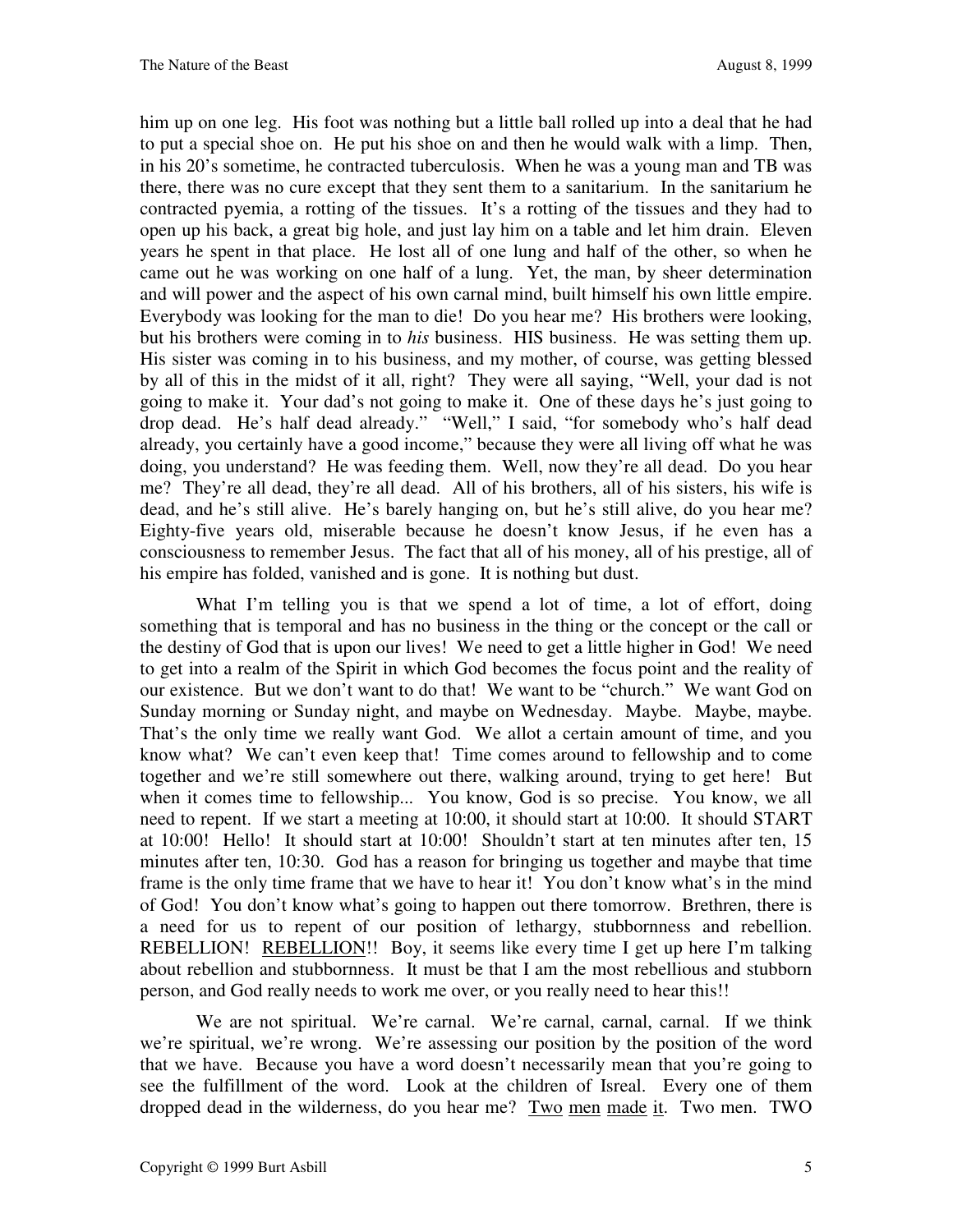MEN out of 3 million! (I think it was 3 million, counting babies and children, women and children and grandpas and grandmas and maybe the stranger, there were probably more than 3 million.) But all of their carcasses rotted out there in the desert, and do you know what? That decision wasn't made at the time of the crossing of the Jordan, it was made at the time of the erection of the calf, the golden calf. Are you aware of that? God said, "I'm going to wipe them all out! Get out of my way, Moses!" I heard somebody ministering on the fact that Moses changed God's mind. Moses didn't change God's mind! Every one of their carcasses dropped in the wilderness. It took 40 years, but the word that He spoke was a word that came back unto them and it was only their children that went into the Promised Land.

I have made some very startling discoveries in the last two weeks. In one of the meetings we were in we had a tremendous time. One of the brothers was ministering and the Lord began to open up something to me in the word and I began to get in there and I began to get excited and my wife had to hush me down. "Shhhh! Be quiet! You're making too much noise!" I was making noise because I was getting excited about what I was seeing in the word! Seeing in the word, seeing something in the word that was viable! Something I had been asking God about for a long, long time. I found out something. The whole basis of the Satanic kingdom, the whole basis, the whole, whole, *whole* basis of Satan's kingdom is built upon two principles. Only two principles, do you hear me? But out of those two principles come 17 activities that the Bible calls the workings of the flesh. (Gal. 5:19-21) Those two prongs - you give the devil 2 horns, all right, one prong here, the other prong there, two prongs - one is rebellion and the other one is stubbornness. I can almost guarantee you that you go back to any situation that you have where you are in contention with the word of God, and you will find your basis of resistance rests on one of those two things, or both of them. Stubbornness and rebellion. You don't want to hear what you've heard, so therefore you choose not to believe it. "I'm just not going to believe that's God. I'm not going to believe it. I'm not going to believe that's God. That's not God!" Oh, boy.

Have you ever heard the terminology, *"legislating righteousness?"* Have you ever heard that term before? You know, there is a legislation of righteousness that God does for you and me. Do you know that? He legislates righteousness because of the principle of life and death. You sin, you die. How's that for legislation? "I don't want laws. We've been delivered from laws! I don't want *laws!* We live in a time of grace!" Boy, do I have a surprise for you. There is a law that God calls the *law* of sin and death. (Romans 8:2) How's *that* for law? Now, are you going to call *Him* religious? Are you going to call *Him* structured? Are you going to say that *He's* an organization that is demanding righteousness? Well, you could say He's demanding righteousness, but there's no way you could say that He's an "organization." There's no way you could say that He's under "religious authority." He IS the authority, and yet He says there are TWO laws that regulate and govern your whole entire existence! Now, how's *that* for law?

Now, if we don't like it, does that mean it's not going to go into effect? Well, walk out in front of a car and find out just how fast law goes into effect. That's the principle (or *law*) of inertia and force! You take an object that's hit by another object that is going at a certain speed, or you just take YOU as an object traveling at a certain speed.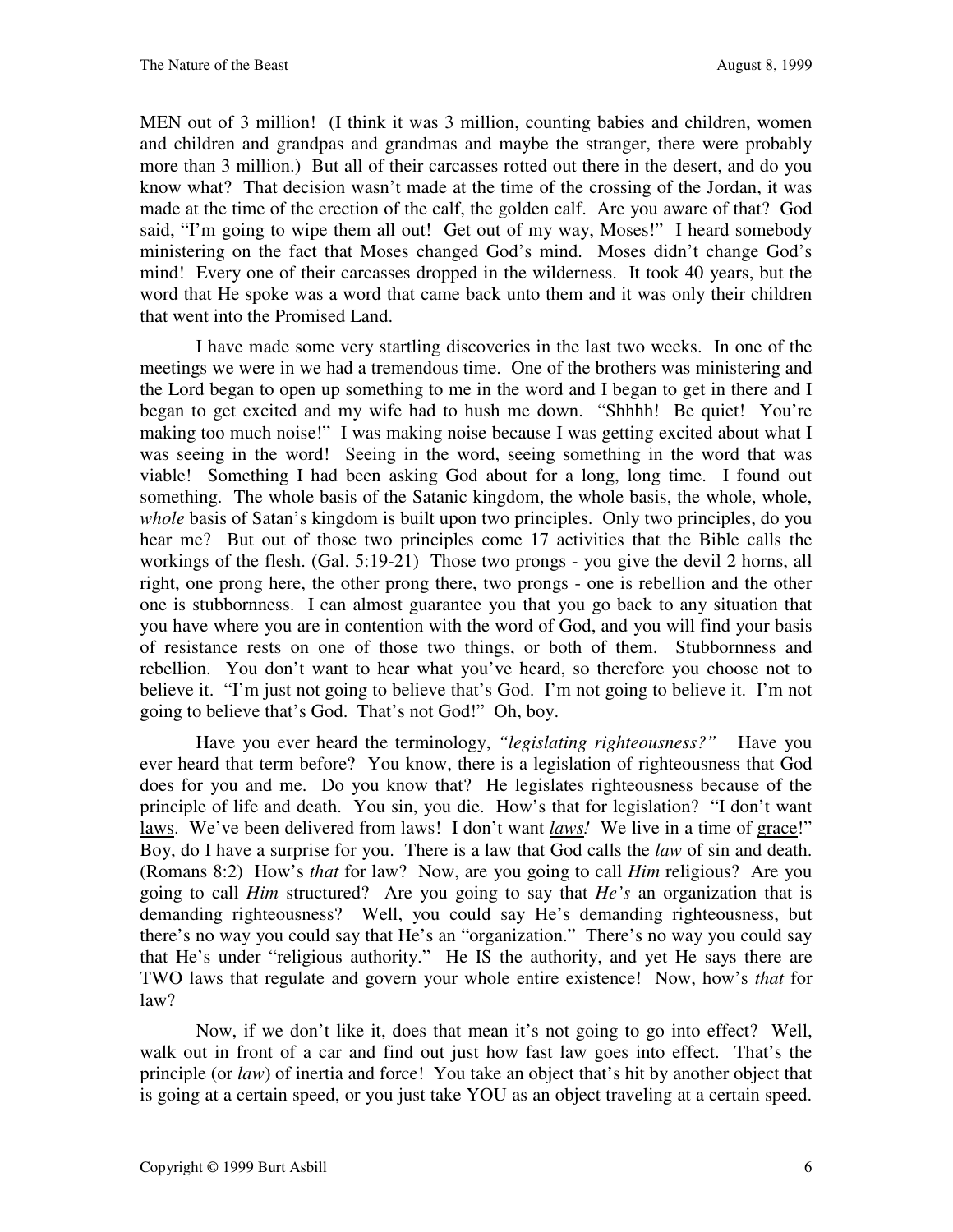There's a law of dynamics where you, going at a certain speed, hit a wall and there's a certain aspect or principle that comes into effect. You slow down but the inside of you doesn't. Now, are we going to say law has no governing or no ability or position or place in the life of a Christian? Give me a break!

There are two laws! Two laws, two laws on which the whole gospel and the whole aspect of salvation hinge. One is the law of sin and death. It says "law." Law, law, law, law, law. L-A-W. Now, if somebody else has something in their Bible, they need to give me the revelation. It says law, and it says the only way that you can circumvent the law of sin and death is by incorporating and moving in and adhering to or receiving the <u>law</u> of the Spirit of life in Christ Jesus. Hello?! Law! It's not law as you know law. It's a principle that is set down because of the divine nature of God. It goes on to explain that law and the functions of it with regard to our carnal minds.

We spend a lot of time indoctrinating our carnal mind and giving him plenty of ammunition by which he might resist the move of the Holy Ghost on a theological basis. *That's not rightly dividing the word of truth, brethren.* That is using the word as a means by which to bring destruction and damnation - the very thing by which God brought condemnation with regard to the devil! Or does my Bible say something different than your Bible? It says that evil might be exceedingly evil, exceedingly disastrous, exceedingly, absolutely, without doubt, unequivocally wickedness, used something that was ordained to life. (I'm paraphrasing out of Romans right? Seventh chapter.) "And that which was made holy, that which was made just, BECAME DEATH unto me." How much more are you and I guilty of that aspect of death when we begin to theoretically, theologically, intellectually manipulate the word of God to justify the position of obtaining a goal that we want on a natural plane?

We all have set goals. We all have things that we are striving for. Some of us are striving for a better position in life through employment and education. Some of us are striving for a better, more secure place to be more comfortable, having the necessities. Not wanting to be lavish or extravagant, but having those things that make us comfortable. We all have goals! Some of us have goals to help people. Do you understand? To help people to do the things that are necessary, those things that are Christian. Some of us have a goal of just having a good time. We want to party. We just want to have a good time. Some of us have set goals and our children are our goal! We begin to invest our whole soul in the aspect of developing our children so they might obtain something in life! What life are we talking about? A life that is doomed, a life that is damned, a life that is but maybe a span of sixty or seventy or eighty years, and the last of which is probably lived in a comatose state because of the medical facilities we have to keep us alive! And the drugs that we have to combat all the measures of sickness and death, to put death back! You know, man has been trying for so long to climb up that inevitable Tower of Babel in the fact of preserving his own life for years and years and years and years and years! But what good does it do a man when he comes down to the end and all that he has worked for has vaporized like vapor on a hot day? Have you ever taken a bottle out of the refrigerator and had all that condensation (well, around here its not possible, it's so humid) but you take it out into a dry climate and whoosh! It's gone. In a moment, in a twinkling of an eye, it dries up! It's gone! So, what does it value you and I if we labor and labor and labor for a position on a natural place, on a natural plane,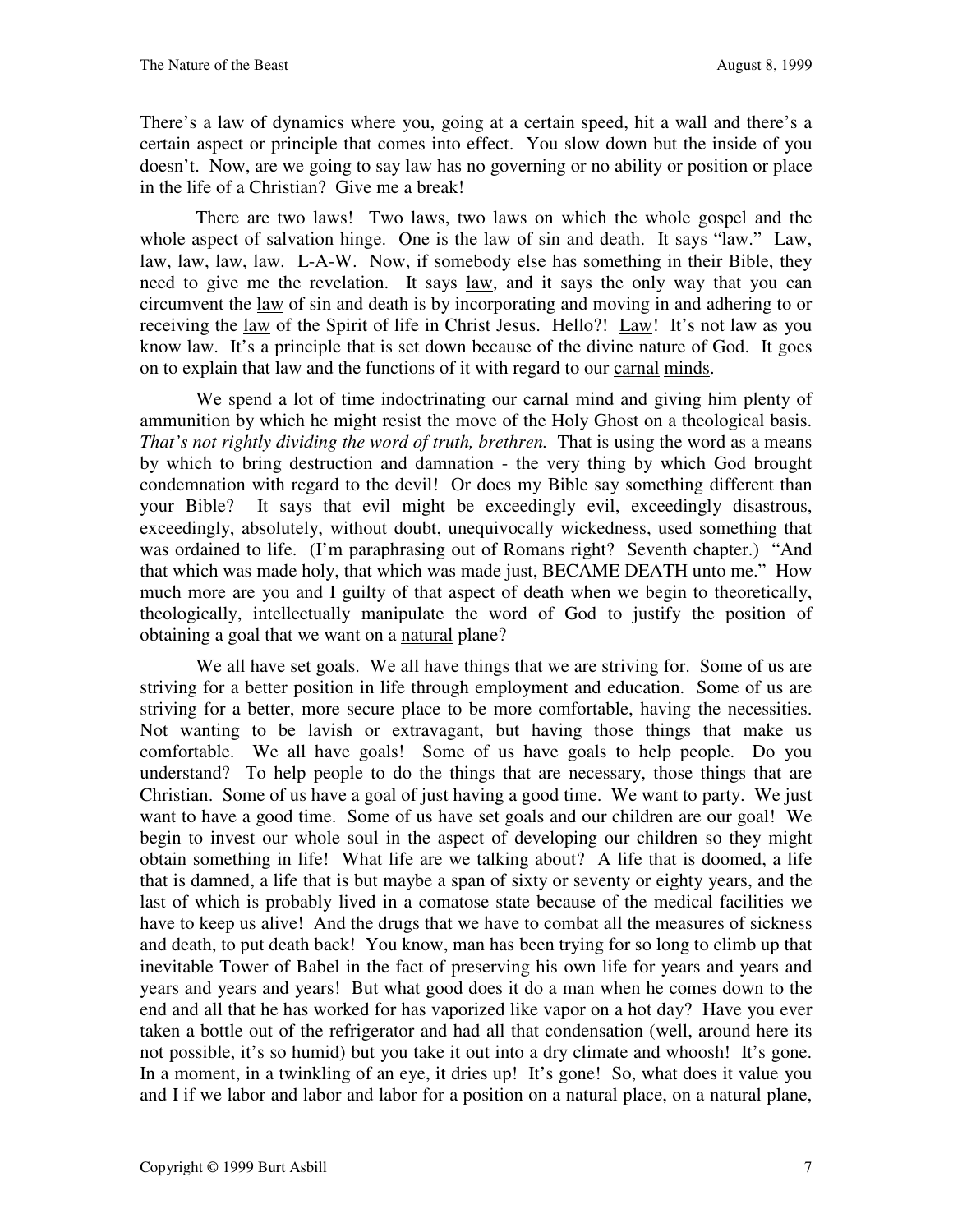only to have that position snatched from us? I want to tell you something. Anything that you are striving for in this world arena is not under the headship of Jesus Christ. He has not yet come to a position or a place of being restored unto His kingdom. Do you hear me? It says that the devil is the prince and the power of this world - your world, my world. I don't know how we justify some of the things we do. I don't know how we justify some of the things that we are involved in! I don't know how, because there comes a point, there comes a time when the devil comes and says, "All right, I've come to collect my investment."

You know, the devil is very good at collection and some of us are selling our soul - selling our soul, selling our mind, selling our emotions, selling our wills to the devil in order to achieve a natural position of reputation, representation, and satisfaction! *The devil is a liar!* Have you ever looked up the term "liar?" It is one who cannot, who *will* not, under any conditions or any circumstances, tell you the truth! Do you know that you can catch a liar in a lie and he will lie to get out of his lie? You ever had that problem? I mean, my kids used to be very good story makers. Little liars. "Did you do that?" "Oh, no! I didn't do that! I did such and such and such...." And they'd talk to me about this elaborate thing and I know, I know, I know, I know , I KNOW. I saw them do it. "That wasn't me, Dad. I didn't do it." "I saw you do it." "That wasn't me Dad!" "But I saw you do it." "That wasn't me, it wasn't me, I wasn't even there!" A liar cannot tell the truth and the Bible says that the devil is the father of lies! If he's promising you prosperity, if he's promising you position, if he's promising you status... *Status.* "Oh, I've got a title now! I've got a title! I'M Lord Mayor. I've got a position. This is Senator So-and-so. Oh, this is VP So-and-so. This is the President..." It's a joke! Come on! The position, the place, the title - it does nothing for your soul! It has nothing to do with the plan of God of bringing in the kingdom of God!

Boy, if you think you can take the kingdom of God in a secular situation in which you are not in control and begin to introduce it into that system, you've got another think coming! You're going to be beat up, battered, bloody and kicked out! The system will reject you because Jesus said, "I am not of this world." *I am not of this world!* Now, did He just say that for His sake or did He say it for the disciples sake? Well, he said it for the disciples sake, but didn't he also say, "I don't only pray for these." (John 17:20). He said, "I don't only pray for these but I pray for those that will come to believe on me *through their word!"* Well, I don't know what word you heard, but I heard a lot of words that they said and they wrote and they recorded, and I believe the promise that was made for them and the implication that what was happening to him was going to happen to them. It's going to happen to me because I desire the same thing they desire.

We have to make decisions! We have to make choices. There are choices that cost us something. Hello! If it doesn't cost you anything, its not worth the choosing! I'm not talking about costing something in the aspect of natural position or relationship on a natural plane. I'm talking about the thing that God requires of you to lay on the altar and watch it burn! The whole acceptance of God with regard to the offering is the burning, the consuming of the offering! It says that when they built the tabernacle... Hello. Tabernacle! "*Present ye your bodies as living sacrifices...*" (Romans 12:1) "*Know ye not that ye are the temple of God?*" (I Corinthians 3:16) What sacrifice do you have? You have your ambitions. You have your desires. You have your aspirations.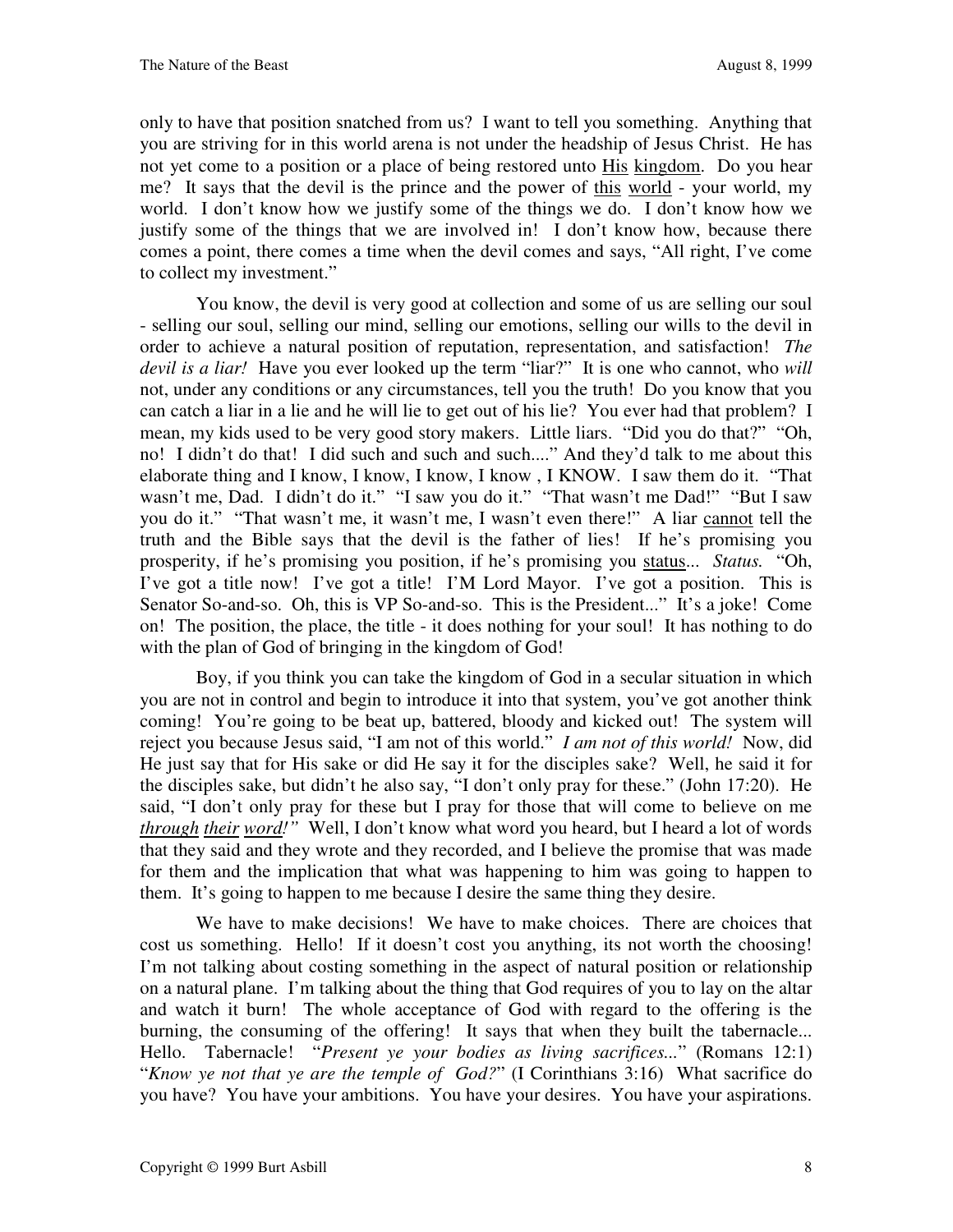You have all your goody-goody, do-good works that are based, not upon the moving of the Holy Ghost, but upon the aspect of survival and maintaining somewhat of a conscious aspect of peace with God. But you know, you can't please God with just half. You can't please God with one-quarter. You can't please God with three-quarters! You can't please God with 15/16ths! What God demands of you is your all, your everything!

We used to sing a song in the church - "Is your all on the altar a sacrifice laid?" Is your all on the altar a sacrifice laid? C'mon, brethren! We pull out our 10%, we pull out our 15% or 20%, maybe we even give Him half of what we've got. I'm not talking financially! I'm talking about our whole arena of personal involvement and life! We don't give God hardly even 1/10th of our time! Then He's got to move in some a manner, in some supernatural means by which to shake us! Well, I've got news for you. Things are going to get shaken! This natural environment we are living in, it's coming down. It's coming down! This peace and prosperity that they've been bragging about for the last eight years is going to come down. It's going to come down! It's going to come down! It's going to come down! If you haven't been in a position and a place of allowing the Spirit of God to build within you the faith that Caleb and Joshua experienced, you're going to be like all the other tribes that were round about. There were only two tribes that went in - Ephraim and Judah. Ephraim was firstfruits. Ephraim and Judah. The rest of them died out there in the wilderness because of rebellion and stubbornness. Rebellion and stubbornness! They thought that they knew better than God. They thought they knew better. They could justify their position, their place. They could justify the things they were doing. They had an opinion about everything and their opinion was the *right* opinion. Well, that didn't count. That didn't make no bones with God. God said, "I have weighed this people. I have put them in the balance and have found them wanting. I've found them wanting." I think we're in a position and a place of being found wanting.

Now, I wish I could come in here and preach to you about all the blessings, the firstfruits and all of that. I would like very much to talk to you about the things, the blessing, the inheritance that God gives us. But of what value is it for me to talk to you about the inheritance, if the inheritance is something you are not going to get because of the action by which we are being motivated?

We all have the capability of being beasts. Do you hear me? We all have it. Paul was a man that knew God. At least, he knew God better than most people knew God. He certainly knew God better than I know God. I haven't yet suffered in a dungeon, three days and three nights. I haven't been shackled. I haven't been beat with 40 stripes. I haven't found myself floating around out in the water with a little piece of oak, hanging on to it for dear life. I haven't been bit by some poisonous snake (not on a natural plane. I've been bit by plenty of spiritual things. Spiritual mosquitoes.) Yet Paul says, "I keep my body under subjection." (I Corinthians 9:27) He wasn't talking about this physical flesh! He was talking about the aspects of his soulish nature. He said, "I know that in my flesh, in my soul, dwelleth .." what? "No good thing." Yet we have the presumption to think that, because we're baptized in the name of Jesus Christ, we're going into heaven. I think it's presumptuous of us. *It's presumptuous of us*. Paul said, "I have to work out my salvation with fear and trembling! Work it out with fear and trembling least I become a castaway." Now, I'm talking many verses and putting them all together, but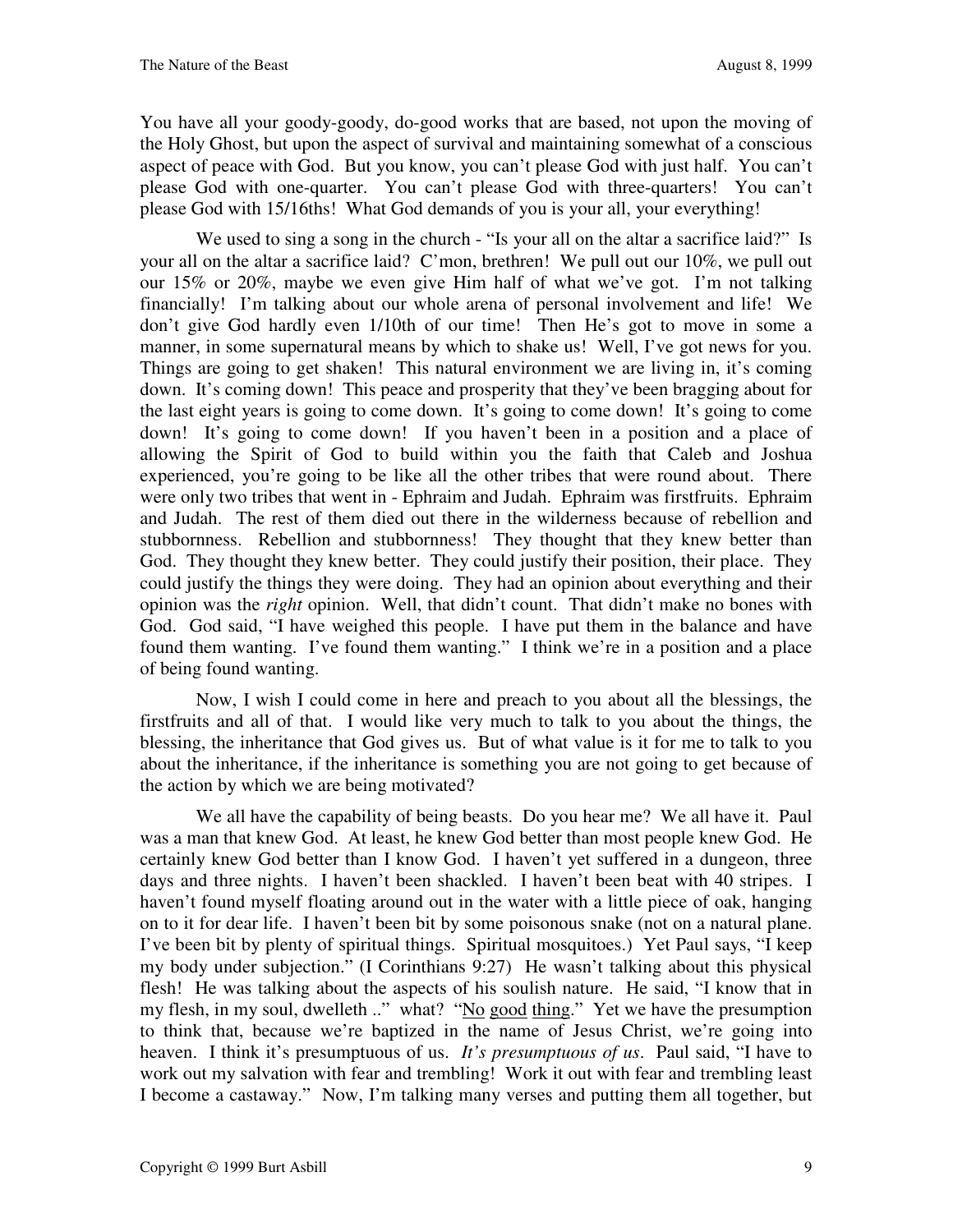they all have the same thought, do you hear me? They all deal with the same issues. They deal with the aspect of throwing ourselves on the mercy of God! "God, here I am! Do with me what you want. If you want to strip me of my position, if you want to strip me of my title, if you want to strip me of the little initials that come after my name, do it!" You know, they put initials after everything these days.

Sister Susan Herrig was telling me that medical science has a name for rebellion now, a name for stubbornness and rebellion in children. Attention Deficit Disorder. A.D.D., right? Add it up! Ha ha. They've labeled it! They've changed the name of rebellion! A.D.D. Do you know what their answer to A.D.D. is? Ritalin. Did you know that there are 3 million children, somewhere between 1 million and 3 million children, that are on Ritalin, a drug to tone them down? Or, speed them up. We forgot that the antidote is not Ritalin, but A.P.T.B. - **A**pply **P**addle **T**o **B**ottom.

The Bible says that obedience is better than sacrifice! Don't you remember? In the story of Samuel and Saul, Saul was anointed king. He had a position. He had a relationship with God. There was something miraculous that God did to bring this man into a position that was ordained of God. And yet, he rebelled! He rebelled! *He rebelled!* If you don't think that is pertinent to us, you are wrong! Saul is a type of a church! David is a type of a church. Saul isn't the old order church. I don't look at Saul as being old order church. I look at him as being "new" old order church. Rigid and sanctimonious in their position of righteousness and because of the authority that they have received from God, they become presumptuous. He had a knowledge, he had an awareness that he had been anointed King. He knew the ramifications of all of that, do you hear me? Yet, he rebelled against the word of God and he had a perfectly legitimate excuse. "I have saved the best of the sheep and I have saved the best of the ox..." For what purpose? "...to be sacrificed unto the Lord, OUR God." What better reason could you save something, only to have it be sacrificed? "Well, it's going to die in the end anyway." Ah! That wasn't what God said. He said, "Slay them utterly! Slay them utterly, man, woman and child. Beasts in the field, beasts in the barn, slay them!" It's not that God was not merciful or long-suffering or kind. There was a reason! There was something that God was wanting to illustrate! We don't know what kind of disease may have been rampant in the society which God sent this man up to destroy. They were Amalekites! It was an "-ite!" We don't know what was going on. Do you know that they had some practices that were what God calls an abomination, that men do with men and women and beasts? Hello? It was an abomination and God said, "Go in and destroy them all!" God was trying to take care of two problems. He was trying to eradicate something that was developing within the society, not to mention the aspect of sin that was coming to a place of preeminence, but He was also wanting to work something within the life of Saul and Saul resisted and because of his resistance, he was eliminated.

Do you hear me? He didn't just walk out and drop dead. He was like the children of Israel who wandered around for 40 more years in the wilderness. He spent most of his time chasing his replacement! Chasing him all over the place! Chasing him here! Chasing him there! And yet, he still died! He still lost it! His son died! His house died, do you hear me? He was wiped out, and it was only by the grace of a promise made by the righteous that any of his seed was preserved! That was mercy! Do you hear me? God had the obligation and the right to totally wipe him out. Look at the house of Eli.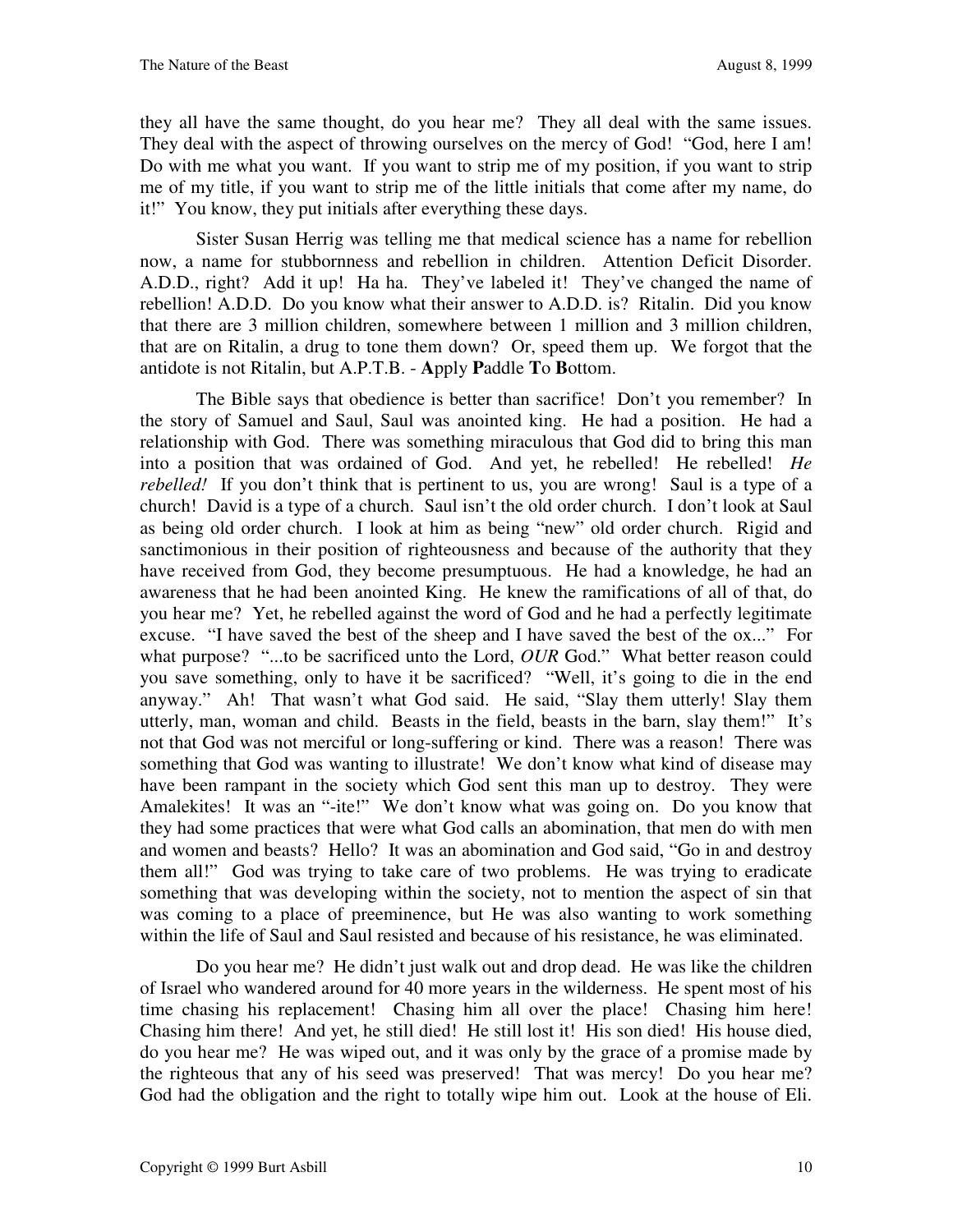Because Eli would not discipline his children, would not move in righteousness with regard to their position of unrighteousness, God said, "I am not going to leave you one male that is able to procreate and sustain the line or the house of Eli." That seems pretty hard, doesn't it? Now, do you think the God of Elijah, the God of Abraham, the God of Moses, the God of that era of time, the God of David - do you think God has changed in character and in nature with regard to how He looks at the principalities and the powers and the subjection to which we submit and subject ourselves to? Do you think He has changed? Well, if you do, you're wrong. You're not scripturally correct. He says, "I do not change. I am the same today as I was yesterday and I will be the same tomorrow!" (Malachi 3:6) He says, "In Me is no shadow of turning!" (James 1:17) What you and I need to ask ourselves is, what point was He trying to demonstrate when He wiped out all of these people and He did what He did with Saul, and He did what He did with the kings that were in succession after David? It says they did exceedingly evil in the sight of God. There was a judgment that came because of their evilness! Do you think that God will be any more lenient with us in our position, having given to us something that they did not have? I don't believe it. I don't believe it! I believe that men suffered and died. I believe that, when it talks about those heroes, those heroes in Hebrews 11 - don't you think that those individuals are going to be up there in heaven, wherever heaven is? They sacrificed husbands, they sacrificed wives, they sacrificed children. Probably many of them saw before their very eyes, their children killed, their husbands, or their wives, or their brothers, or their sisters, or their fathers, or their mothers - they probably saw them all die, do you hear me? What justice is there in God if He gives us a pardon or a leniency to do something other than what they stood and gave their blood for? Do you understand what I'm saying? They are going to be there at the judgment seat of God, wherever the judgment seat is. Do you hear me? It said that Abel's blood cried out from the ground - for what? Vengeance. What more will their blood be demanding of God? It says that, in Revelation, the souls that were under the altar were crying out to God, "How long, oh God, will thou not *avenge* our blood?" (Revelation 6:10) How much more exact, how much more precise will it be for you and I as we stand, as we NOW stand before God with the knowledge that we have, and make some theological conjecture as to your position of rightness? If your opinion is based upon conjecture and human thinking, your opinion is not worth a hill of beans. It's not worth a hill of beans. It has to be based upon Biblical, spiritual principle.

The Bible says a good tree will always produce fruit that is good. People will know you by the fruit that you produce. People have a right. Hello? The only aspect of assessment that you and I have is on the basis of what the Bible says of how we are to assess. The Bible says we are able to assess a person's position and relationship and the aspect of their nurturing in God, by what? Fruit that they are producing that can be seen and partaken of by others. If you are one that is given to temper, a temper tantrum is going to be your position and place of fruit. If you are one that is given to indulgence, your indulgence and your lack of restraint is going to be an example of the thing that is growing within your vessel. If you're one that is given to kindness, then it's going to produce kindness. If you're one that is given to gentleness, then it's going to produce gentleness. If you're one that is given to meekness, if you are giving and working for meekness, you will produce meekness and it will demonstrate something within your character! But let me tell you, meekness is always working against arrogance!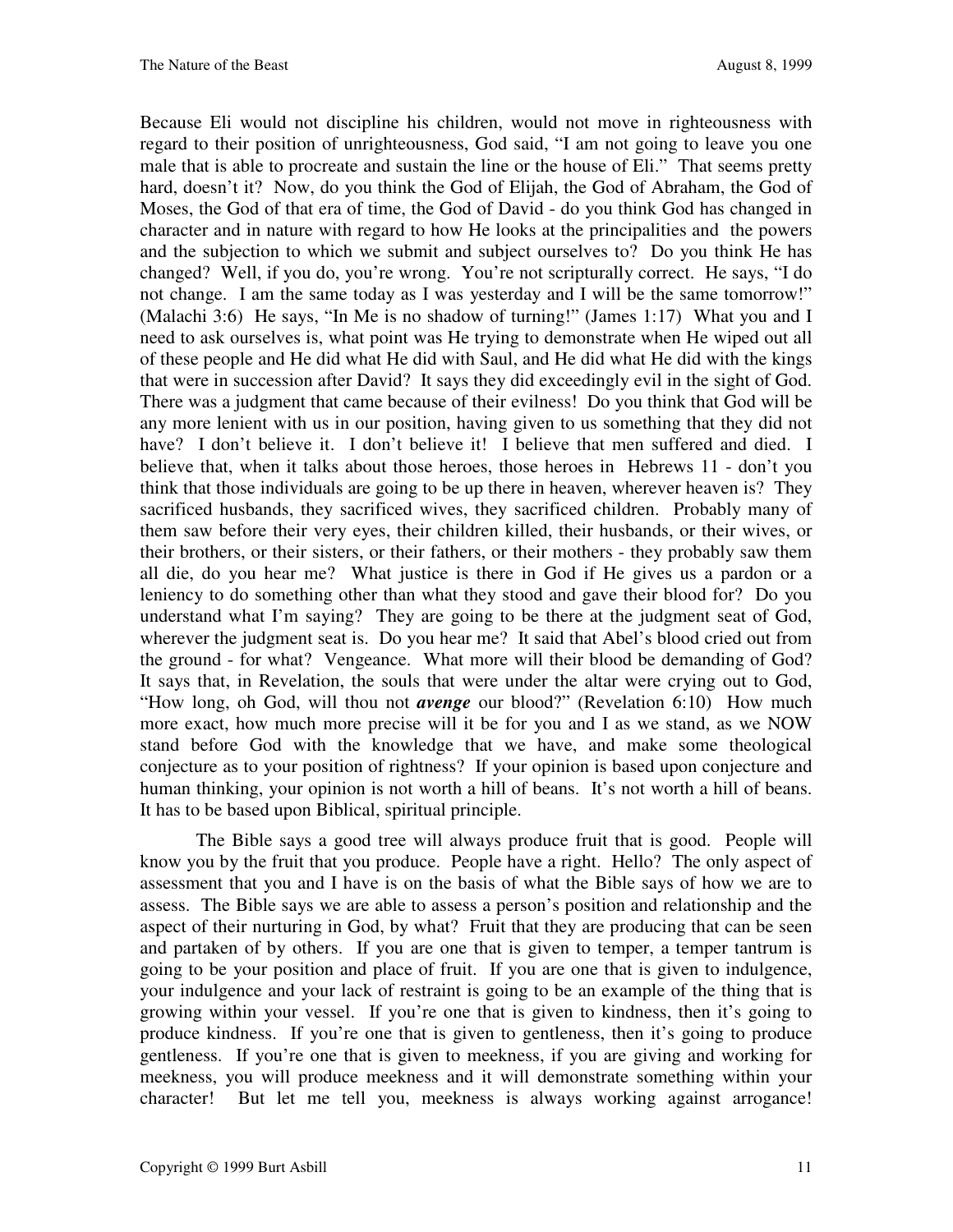Arrogance is always working against meekness! Frugality is always - temperance! Call it frugality! It's always working against extravagance, being extravagant! Being impulsive!

My mother was a seamstress, a good sewer, but the minute she'd ever get upset she'd go out and buy material. Go out and buy material, just go out and buy material. Buy it, buy it, buy it, and store it, store it, store it! That woman probably could have sewed 24 hours a day for the rest of her life and never used up all the material she bought! We packed up boxes of it when she died. Gave it away! It wasn't fashionable at the time that she died. She bought some of that stuff and must have had it 12, 13, 14 years, I don't know! Of what value? It showed something of the character that was working within her. No restraint in that aspect or that area! We can all put our fingers on areas of excess, do you hear me?

You let things become beastly around you - lack of food, lack of shelter, lack of this, lack of that, those things that make your living what it is and I wonder what fruit you and I would manifest. Have we dealt with the nature of the beast sufficiently that it would not raise up its ugly head? You know, that gate is designed to deal with the beast. Did you know that? The gate in the tabernacle is designed to deal with the beast. Did you know it's prophetic? How about that. Who would have ever thought that the tabernacle was prophetic? There was a 20 cubit area that was designated at the gate. It had four posts. That means that you have to have three spaces. Twenty cubits divided by three gives you 6.666. So each space was six cubits wide. Six cubits! God said, "You are a beast but I am going to change you from a beast to a son of God!" There's a nature within us that is compatible with the beast nature that Satan is bringing up out of the midst of the sea of humanity. We are beast. We are beast! We are born under the nature of the beast. We're *born* by the beast. Do you hear me? We are all after the household of Satan. Don't get yourself all worked up over some aspect of your heritage and where it comes from. I'm telling you that it all comes from Adam. Adam submitted himself to the overshadowing of the devil and it didn't take very long. It didn't take very long.

You know, you want to talk about religious confusion and religious deception, look at the words that Eve spoke when Cain was born. "I have now got a son from the Lord." (Genesis 4:1) There was nothing very godly about Cain. He was a man given to appetite. He was a man given to excess. He rose up in anger against his brother in a fit of resentment against God and he slew him. It was God that he was mad at, do you hear me? It's indicative of the nature that is within you and I. You and I have a Cain/Abel nature. Cain is that aspect of the flesh, that aspect of humanity that has had that overshadowing of Satan, do you hear me? Satan working all of his character into the fabric of what we call humanity. He's been doing it for a very, very, very long time. Now, whether you believe in the principle of overshadowing or not, doesn't mean it doesn't work. You don't have to accept or believe anything that I'm saying here this morning, but I'm telling you it doesn't disavow or annul the aspect of the principle of righteousness that God is demanding of you and I in our walk with Him. He wants committed people. Now, if you're not committed, that's quite all right. That's quite all right. If you're not committed, that's quite all right. You can live your life as you see fit. You have been given that privilege. *But don't think that living and using or utilizing that privilege, you will receive anything of God.* You won't. You will not receive it! *YOU*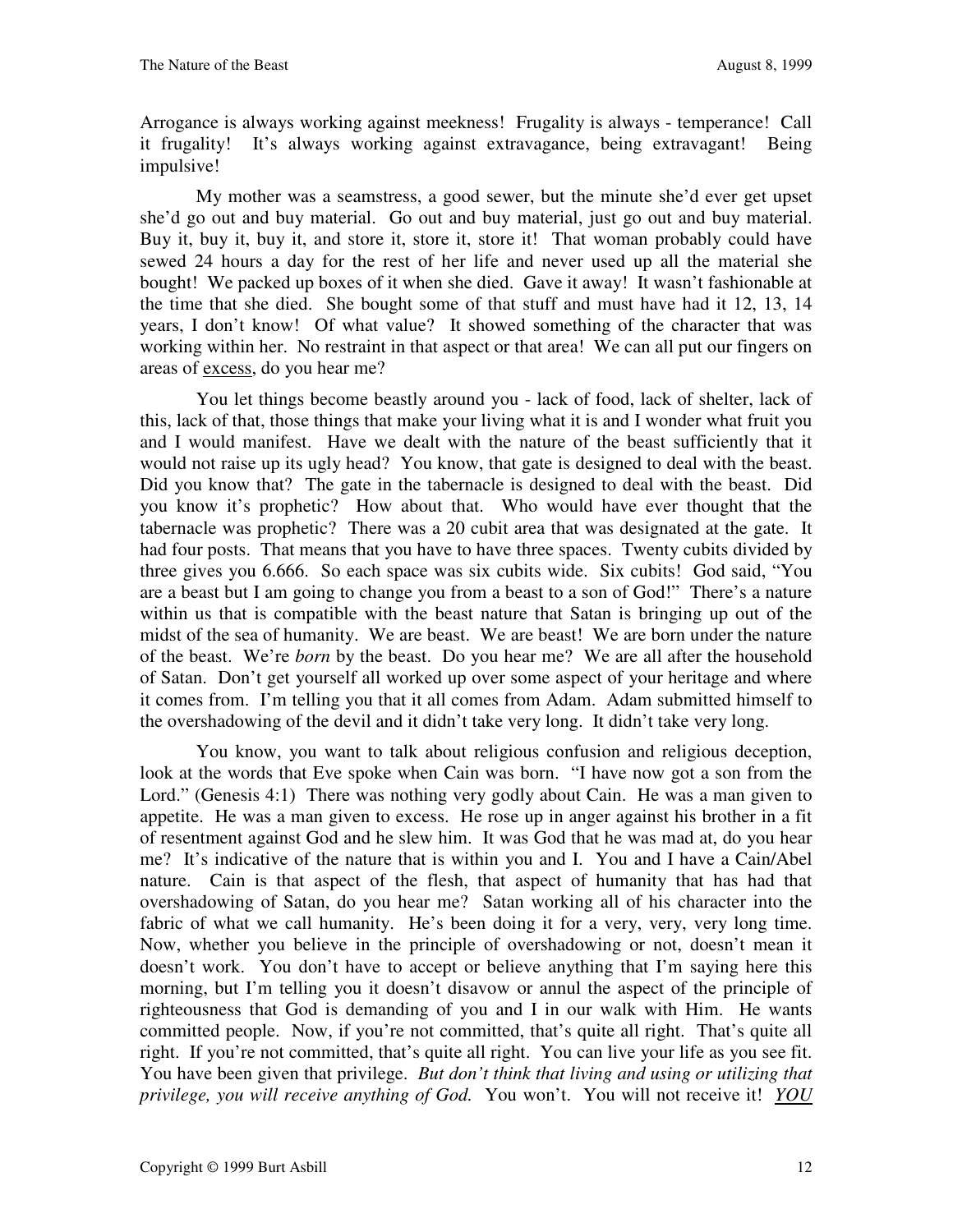*WILL NOT RECEIVE IT!* The Bible says that there is a way, in Proverbs, it says that there is a way that seemeth right unto man, but the end thereof is death. (Proverbs 16:25) It's talking about Hell. It's not talking about physical death. It's talking about Hell.

There's a scripture in Ecclesiastes that has puzzled me for a long time, but I believe that the Lord has been giving me some understanding on it. It's found in Ecclesiastes 3:11, and it says that God has set the world in their hearts that they might what? Not discover. It says, *He hath made every thing beautiful in his time: also* [he had to throw that little "also" in there. We could have just stopped right there, but He said, "also"] *also he hath set the world in their heart, so that no man can find out the work that God maketh from the beginning to the end.* You know, that bothered me. It bothered me immensely, and here's the reason why it bothered me. It's because it seemed like God was saying that He's making it impossible for me to find out the things that I want to find out with regard to God. Isn't that what it sounds like? He's done something to my character. He's done something to my humanity that prohibits me, that stops me. It bothered me a lot until one day I put a verse in Romans together with the verse in Ecclesiastes, and the verse is found in Romans 8. It says that God - it says "he subjected," but it was God, it wasn't Adam, it was God - it says in Romans 8:20, *for the creature was made subject to vanity.* He's talking about the world out there, do you understand? Vanity. Those things that are of self-interest. Vain. The thing that is the object and the focal point of attention. Self-preservation. ...*was made subject to vanity, not willingly, but by reason of him who hath subjected the same in hope. Because the creature* (or the creation itself) *also shall be delivered from the bondage of corruption...* Hello! It's talking about that which has been set in the hearts of men! *...the bondage* [of the world unto corruption] *into the glorious liberty of the sons of God.* Well, that was good enough, but it wasn't enough until I turned over into I John. It says, I John 2:13, *I write unto you, fathers, because ye have known him that is from the beginning. I write unto you, young men, because ye have overcome the wicked one.* How? LOVE NOT THE WORLD! Hello? If He's set the world in your heart, the way to deliver yourself of the blockage of the world that is restraining you, or stopping you from knowing and finding out the mysteries of God, the key is "*LOVE NOT THE WORLD*!" All right! Matthew 6, in verse 20, says, *Lay up for yourself treasures in heaven . . . for where your treasure is there will your heart be also. The light of the body is the eye; if therefore thine eye be single, thy whole body shall be full of light.* What's it saying? World. World. What do you conjure up in your mind? When it says world, what do you visualize in your mind? Partying? Dancing? Drinking? Smoking? Is that part of the world? Yes, its part of the WICKED world, but then we kind of think, because we are saved, every part of the world we touch becomes sanctified. It doesn't work that way! Just because we put our presence in the position or the place where wickedness is in abundance, doesn't mean that that wickedness becomes sanctified. Have you ever walked into a place like a bar since you've been saved? I used to have to go in and get my dad out all the time. Two o'clock in the morning they would call up my mom. My mom would call up me and I'd have to go down and haul Dad out of some bar. You know what? They didn't turn the lights on when I walked in, they didn't stop selling booze, they didn't stop cussing, they didn't stop telling their dirty stories. They didn't stop doing all of their diabolical debauchery. When I walked in there, nothing had happened except for maybe to agitate a few spirits. My presence, my personality, my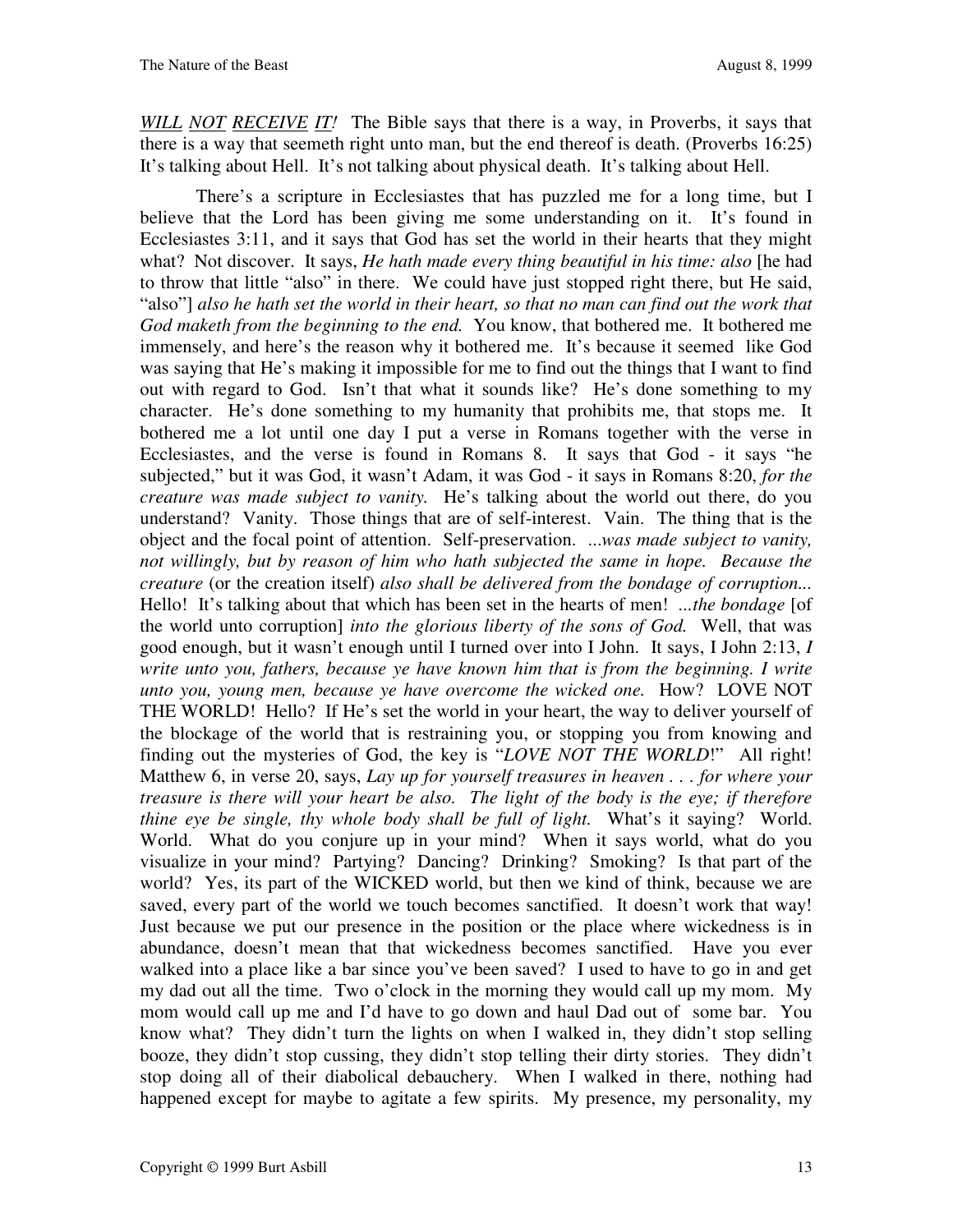sanctimonious or religious personality had no effect upon the environment in which I was entering. Why? Because there was too much in me that was still compatible with the world!

Now, I can guarantee you, it would have been a different set of circumstances had Jesus Christ walked into that place! Why? Why, why, why, why? Because it says, "the god of this world cometh unto me and he finds NOTHING!" (John 14:30) Hallelujah!! He had worked on delivering himself from his position of *compatibility*. We get so religious. We get so sanctimonious. We get so very spiritual about the whole thing. C'mon, brethren! Give me a break! *Sin is sin!* We need to deal with sin *as* sin! We need to repent! We need to turn away from that thing that is world! The fact that you're a Christian, filled with the Holy Ghost, got a revelation of the sons of God and are waiting for the appearance of God in the secret of His coming makes *no difference* if it's not working something indelibly on your soul that the world, when it sees it, begins to spew you out of their mouth.

I'm telling you what. The educational system of this land is being called to judgment. It's being called to judgment by the blood of children. Do you hear me? It's being called to judgment by the blood of children. Columbine was not something that was just a happenstance. It was a plan, a plot of the devil and God is going to use it. How many of you read Brother Scott's testimony in the Bulletin? (July 18, 1999) He had brought the word to the United States Senate! What did he tell them? "YOU NEED TO REPENT!" He said, "It wasn't the boys that pulled the trigger." He said, "It was *you* by legislating God out of our educational system!"

You want to know how opposed the system is to you as a Christian? Begin to teach sonship. Begin to share some of the aspects of your experience in Jesus Christ. You want to know how much your friends really appreciate you and how much they are with you, all your colleagues in the world? Begin to share with them. You know, there are some people I don't even have to say a word to. I don't know, it just seems they rise up against me. "I don't want that man in here anymore!" There's something about righteousness that demands a response of wickedness, either to respond or to reject. If we're walking around with the light of God in our soul and we are compromising that light because of our desire to move into a position of acceptance with our environment, WE WILL NOT INHERIT THE PROMISES OF GOD!!

You know, God did not pull His punches. You know what I mean by pulling a punch? You take a swing at somebody and just before you hit him you pull back and you just kind of whiff the air by his face. God did not pull any punches! He said that Israel went awhoring after other gods! He says they adulterated themselves, not in a manner of sexual activity, but by accepting the world that was around them, the environment of those that were living around them and their gods! He says, "You're a harlot." Jesus was no different. Jesus was no different! He said, "You are whited sepulchers full of dead men's bones."

How is it that you and I are going to stand before the judgment seat of Christ when we have the light of God within our soul and we have failed to allow the light to penetrate the darkness in which we are fighting so tenaciously to establish some aspect or foothold or preeminence of self? Is what you're doing inspired of the Holy Ghost? Is it